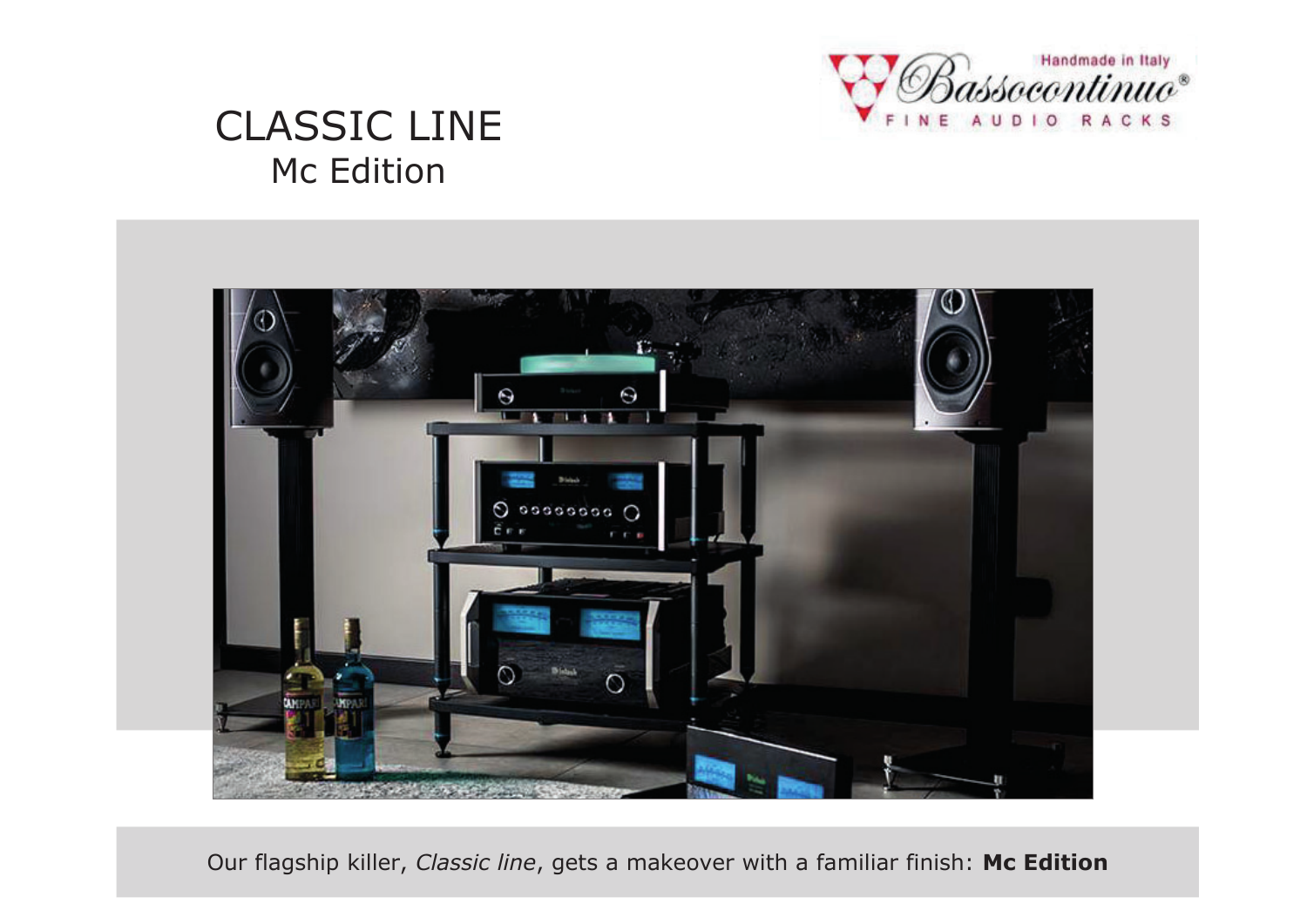Given the great success of this exclusive B by Bassocontinuo finish, we decided to apply this vibrant combination of black and blue to Classic Line as well, bringing to life entirely new products. If B by Bassocontinuo finish is synonymous of exclusivity and luxury, with LYRA XL4 Mc Edition we wanted to create a rack curated in every detail but an affordable price.

Our luxury entry level, known in the industry for its excellent technical performance at a more available price, is enriched thanks to the skilful hands of the best italian craftsmen. Be amazed by the clean and eyecatching design of Classic line in its new and more luxurious quise: **Mc Edition.** 



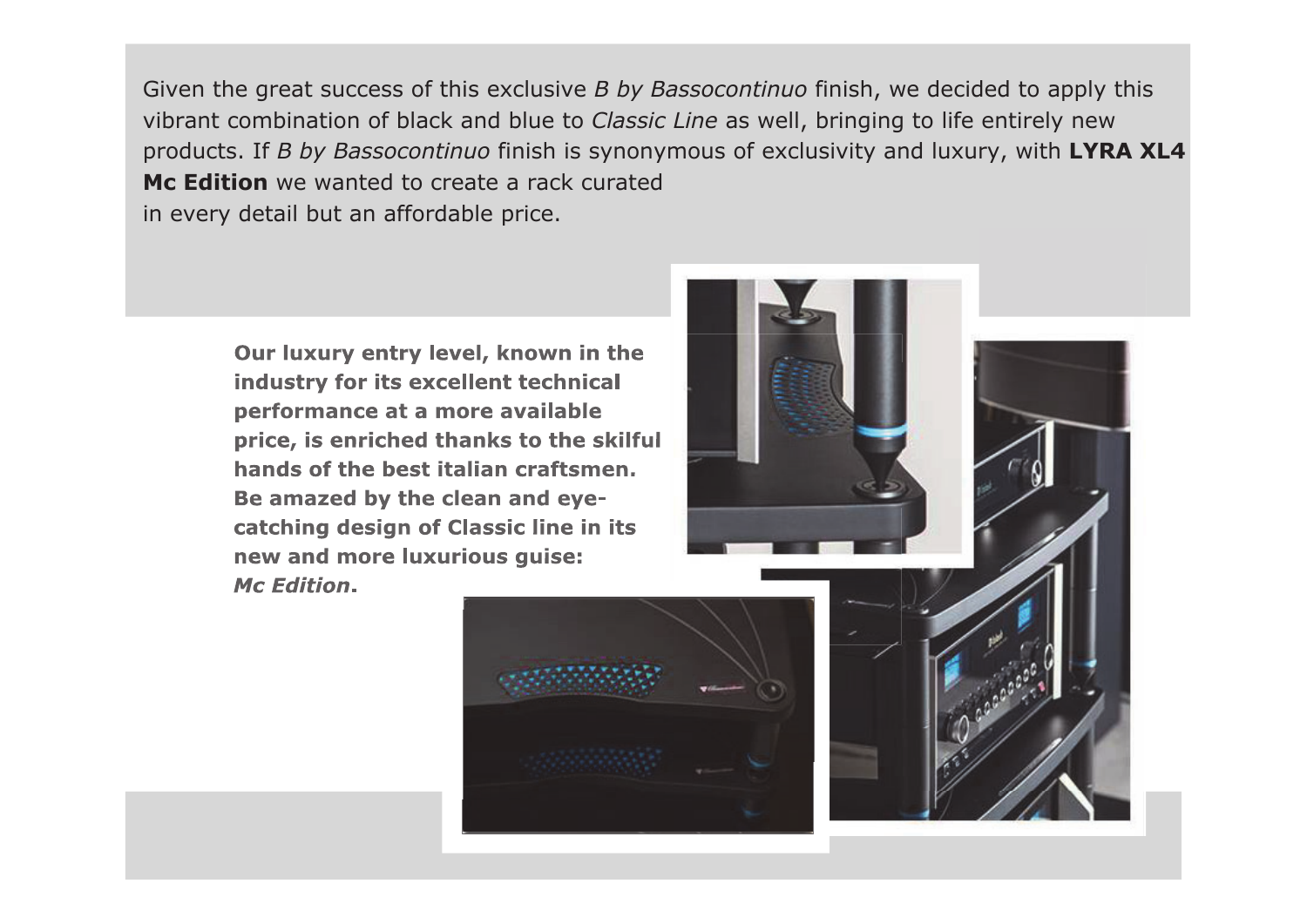## **DETAILS**



**DETAIL1 V-METERS**  **DETAIL 2 WASHERS**  **DETAIL 3 DECOUPLING** 

Side details on the shelf that reflect the symbol colour of McEdition's products and make this rack the ideal match with the electronics of the famous American brand known especially for the light-blue V-meters.

The double set of washers: black and light-blue give to the customer the opportunity to choose during installation which colour prefers.

Red high density polyurethane washers under each shelf to decouple it from the structure.